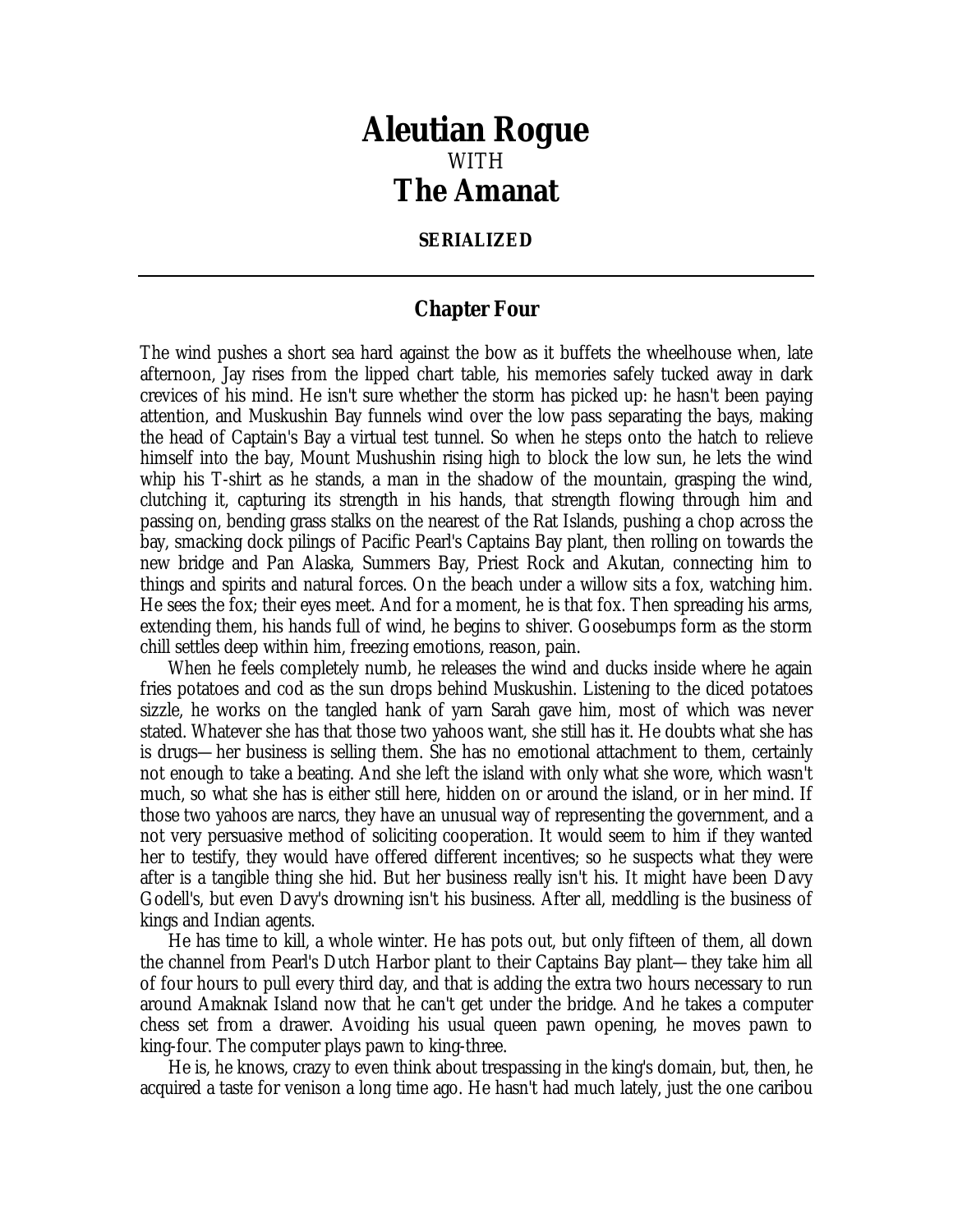he shot in Inner Canoe Bay and spring-time caribou tastes like burnt bones. The closest deer are on Kodiak, where the season doesn't close for another five, almost six weeks. He could actually hunt in season, not that dates on a Roman sun calendar mean much to seasons that follow the march of moons.

Pawn to queen-four. Pawn to queen-four. Knight to queen-bishop-three. Bishop to knight-five.

The *Coyote* rocks as short seas continue to slap its bow. The shadow of Mushuskin has darkened; twilight has faded into night, leaving the lights of the few houses along the bay road, like Christians on a hill, standing lonely in the darkness.

He would like to see John, drink coffee with him, talk about something other than who made which cannery rat and how much bait it took to get her panties off…why are those two yahoos so damn interested in Sarah? Did she score on them instead of them on her? She must have pinched someone heavy.

P-QR3; BxNch. PxB; PxP. What to do? Play it safe? Q-N4; N-KB3. If they want a fight, sobeit. QxNP; R-N1. Q-R6; QN-Q2. He pushes the chess set aside, pulls on a clean, heavy wool halibut shirt and a clean pair of black Frisco jeans, then does something he hasn't in years: instead of threading a belt through the loops, he digs his faded red suspenders from his footlocker and attaches them. *LOGGERS' WORLD*. The lettering can still be read. He stuffs the little Smith in his right front pocket and extra cartridges in his left. He doesn't expect trouble, but he intends to be ready for it. Plus, the Smith is intimation insurance.

With a Navy watch cap pulled low over his ears and his dark green raincoat around him, he unlashes the pram from the wheelhouse roof, and slides it over the stern rail, starting its kicker before he turns loose its bowline.

The sea catches the pram, tosses it backwards. As if a car on a roller-coaster, the pram dips and dives: its bow points up, down, up, down, up, down as barrels of spray drench him, stinging his eyes, soaking shirt and jeans, T-shirt and shorts. Wind snaps his coat, slaps him. He can't see where he's going; he keeps the pram pointed into the wind until he runs aground. He tilts the kicker, and is pushed back to sea and half way to the *Coyote* before the outboard starts again on the second pull. Gripping the tiller handle with one hand, he bails with the other as the bow goes up, down, up, down.

When he beaches the second time, he tilts the pram as he jumps out, dumping the loose water, then pulls the boat above the high-tide line and ties its bowline to a willow clump. Five miles to town: he hasn't walked that far in years, not since he started wearing a belt.

Once past Pearl's Captain's Bay plant and Crowley's dock, he skirts the bridge construction camp and pauses on the knoll above the old herring saltery. Across the bay, the lights of UniSea's Inn fall from its windows and lie on the grass and gravel like garbage overflowing cans. The shadows of the subbarn, open down the middle of its length; the mostly darkened Liberty ship, converted to house crab killing lines and cannery rats; the crabbers, picking lights constantly on; the shrimpers tied to East Point's slender dock—all of the play between lights and shadows that comprises this place he has called home feels strange this evening. Something has changed during this day spent with memories in his hands. Yes, he has an interest in what happens here, a fairly substantial interest, but he doesn't belong here, probably doesn't belong anywhere, a Rogue lost on an aborted spirit quest somewhere in Laos.

The Army didn't need to teach him to kill, but they never taught him how to stop. They turned him loose with his spirit still half a world away, with him stuck between worlds. They told him not to tell anyone where he was, and they left him listed as missing in action for another two years. And therein lies the conflict: he doesn't know the stories needed to make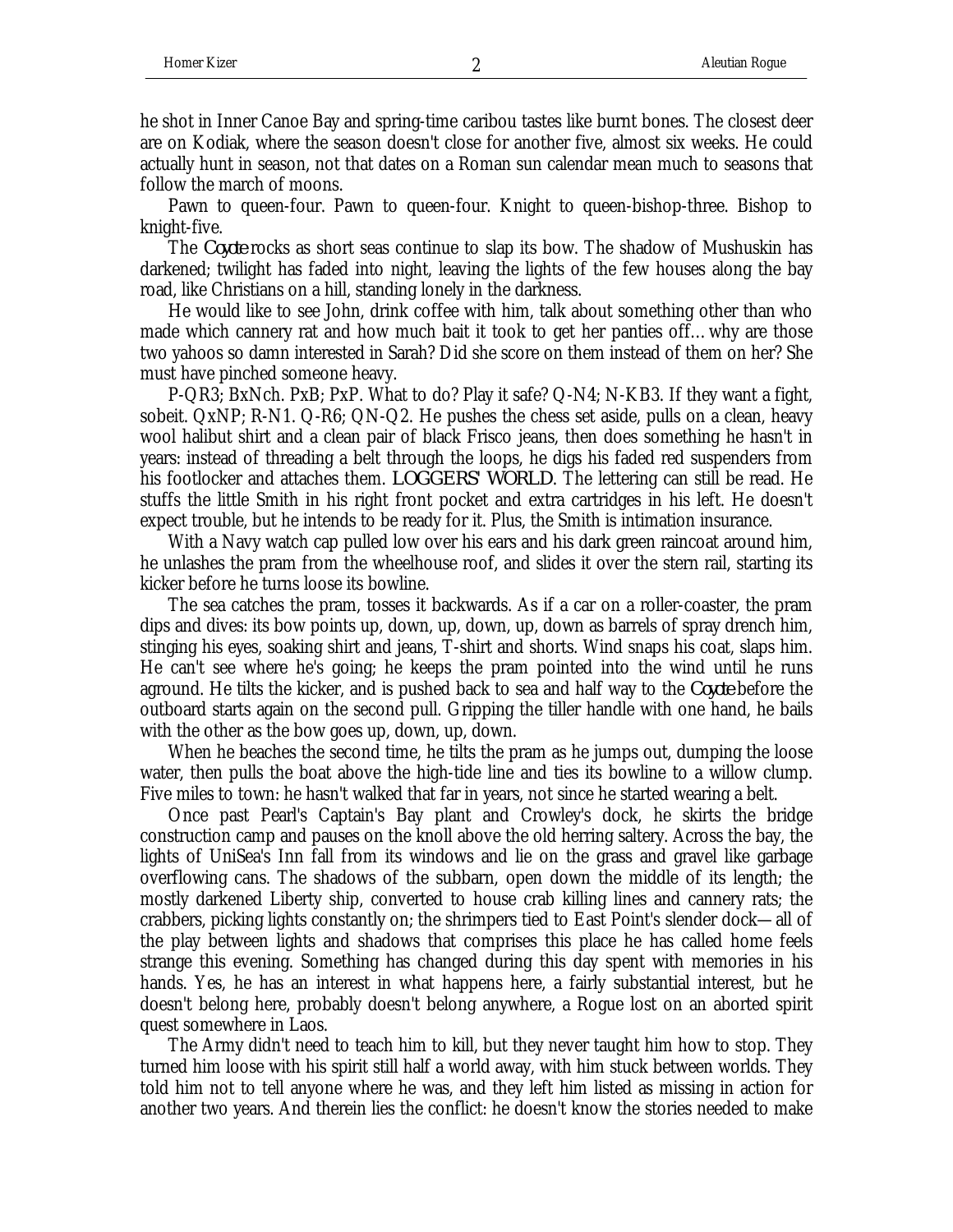him Rogue or Umatilla, stories about how to recapture his wandering spirit, itself all confused about who it is and where it should be. The only stories he knows come from the Chandlers, early Methodists who came by covered wagon to settle the Willamette Valley, bringing with them axes and saws and books about martyrs. Sure, it would be easy to lay up in Beaver Inlet for a month. Eat halibut. Get caught up on sleep. Easy & smart. But he doesn't know those stories, the ones that tell him how to make his mind go to sleep so he won't see the bruising of Sarah's ribs. No, the stories he knows are about acting without thinking, about crossing a bridge because he doesn't know what will happen when he does.

Bridges connect worlds, and life would be easier if, on all entrances and exits, there were guards who only let across those ready to go. Judy wasn't ready to go; Kurt, Kent weren't ready. But maybe he is.

If he knew a Rogue death song, he would sing it. But there is no one here, where the world ends, to teach one to him. The death songs he knows are for a world blown apart by cluster bombs—they all begin with calls for peace.

Satisfied he's alone in the wind, he returns to the road and crosses the officially unopened bridge, hikes past the subbarn, past the crab pots and on to the Inn, where, again slipping in the kitchen's back door, he asks the cook, "Do you have a flashlight I could use for an hour?"

The cook, *Hold On There*'s baby sister, understands English better than she speaks it. Instead of answering with words, she steps over to the line of five gallon plastic buckets containing what appears like garbage but what he knows are pickling something or the other (fish, seal, octopus, village dog), and she picks up a 6-volt hand lantern and offers it to him.

"Thanks. I'll get this back to you right away." His intention is to have a look at Sarah's bunker, see what needs to be packed, and make arrangements with, probably, *Hold On There* to forward her things to Pearl's Kodiak plant, where John or Sarah or someone else can claim them.

But after cautiously approaching the dank, concrete cave where Sarah lived for the past two years, drawing the Smith without thinking as he approaches, pausing alongside the door, checking the knoll and the hill, seeing no one yet feeling he's being watched; after easing the door open, again scanning the hill, seeing nothing (nothing shows); after stepping inside and pushing on the lantern and letting his eyes adjust to the brightness of the beam and his nose to become accustomed to the smell of rat dung, he sees that everything is rubble. Ripped. Cut apart. Piled in the middle of the floor. Furnishings beaten into kindling wood. Books and papers scattered across the wet floor. There is nothing to pack and send her. Someone, indeed, wants something she has, and he is certain that someone didn't find it.

Returning the lantern, crossing through the kitchen, entering the restaurant hopefully unnoticed, ignoring his usual table, he descends the three steps to the lower level and takes the booth nearest the kitchen. But he again feels the eyes, the averted stares, the lingering gazes, fugitive glances—all like arrows piercing his back. He is a star everyone watches, or is he just suffering from an overly active imagination? Wouldn't hurt for him to be as cautious as a fox among wolves. So he sits in the corner, half hidden by the philodendron, wondering if the plant cells of philodendrons really feel pain, something John told him years ago.

Glancing around—*well, whoever you are, I'm here*. If they want him, they better come by right away. He won't be here tomorrow, and probably not much longer tonight.

When Peggy finally notices him, she brings his usual pot of coffee, and asks, "Trying to hide?"

"Expecting company." He isn't hungry: his stomach still struggles with the greasy potatoes and cod.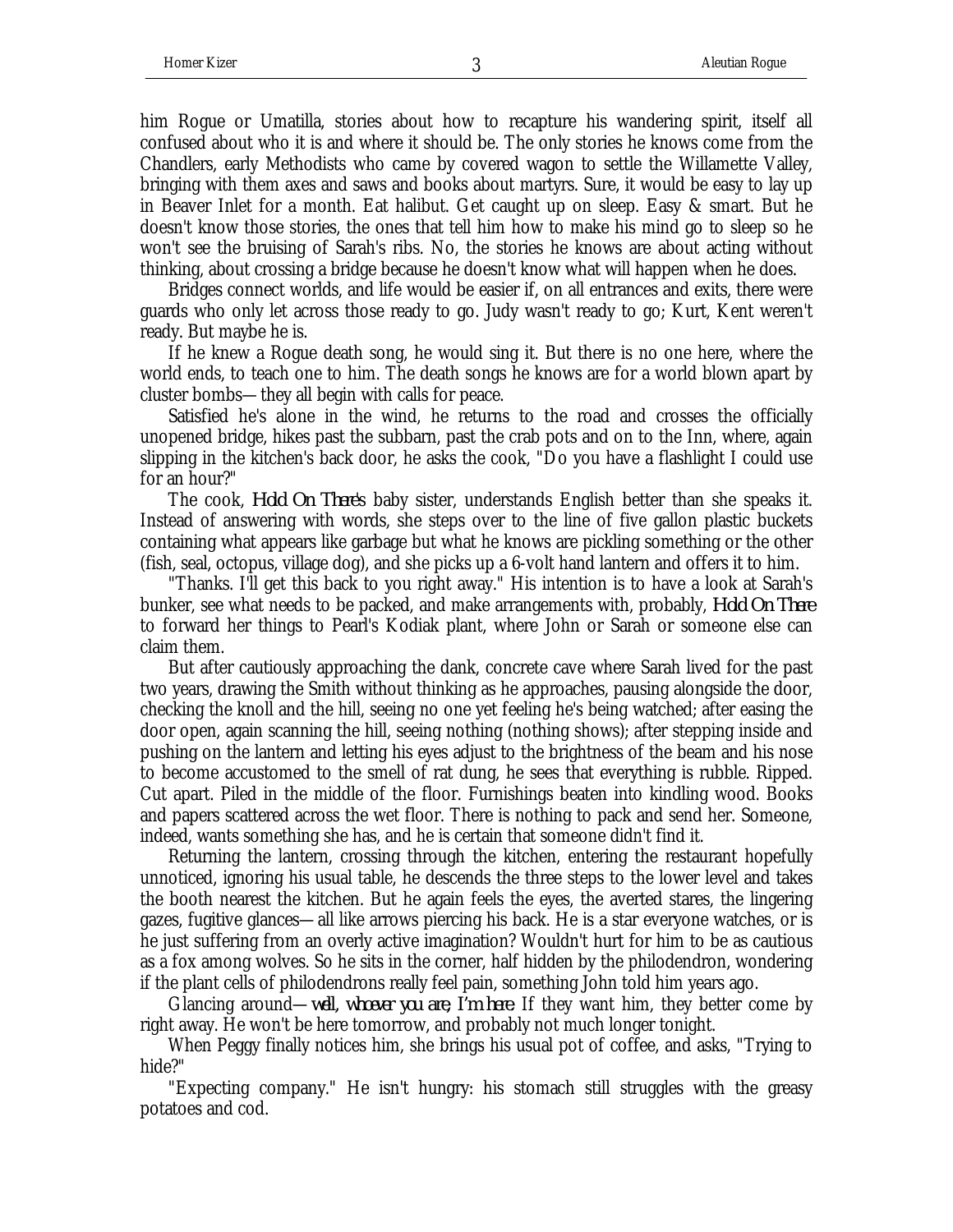"I hope they have better manners today than yesterday."

"Sorry about them. Do you know who they were?" The thing he will miss about Dutch, about Unalaska is coffee here at the Inn, not that the coffee itself is exceptional.

"No. The tall one's been on the island for, maybe, three weeks. The other one, I dunno. Don't think he's been here very long." She pours a cup of coffee from the pot. "The tall one, he's been asking the type of questions a snitch would." Using the towel she brought from the kitchen, she takes a swipe at the opposite side of the table. "Holler when you're ready to order."

An uneventful half-hour passes as he drips seawater onto the booth seat and floor. He needs to piss, but fears the arrows, the eye-beams, fetched with rumors. So he sits, sipping coffee, wondering what those two yahoos thought when the *Coyote* drifted away, wondering why he doesn't stand up, march straight to the head, then keep right on going. He owes Sarah nothing more, owes fifty bucks or so to the Inn here, and owes the cannery one survival suit. The cannery owes him maybe twelve thousand, all of which he can collect at Kodiak. The *Coyote*'s tanks are full: he keeps them topped off during cold weather to cut down on condensation.

"May I join you?" The woman's eyes appear tired though they smile professionally. Gray eyes. The woman is old enough to be attractive and to wear fur, her red hair having already darkened to auburn, thereby complimenting the fox collar of her coat, open, revealing a diamond necklace with matching pin and earrings. Jay seldom sees a woman wearing a skirt in Dutch Harbor, let alone a gray silk dress, showing cleavage, the dress plain but elegant. "You're a celebrity today."

"I feel like one, my fifteen minutes of fame, huh?" He hadn't expected her, who obviously must have arrived on today's flight. If she had been on the island yesterday, he would've known; he would have heard the rumors…he assumes Louise got off okay. She isn't here telling him that he doesn't listen so she is probably in Anchorage by now. The city deserves her, maybe even a few more like her. Its officials don't listen to its residents. But if this woman (her smile is intoxicating) wants to talk to him, she will have to wait. "Excuse me for a moment. I'll be right back."

Her puzzled eyes watch him rise, then follow him across the lower level, up the steps and out of the dining room. He feels her eyes, other eyes, and his about-to-burst bladder. His ears burn, and he wonders what is next. He doesn't expect, while ridding himself of coffee, the teenage infatuation he feels, which is ridiculous, about the dumbest case of being smitten he has ever heard about. He certainly wouldn't have expected it of himself, who usually, until yesterday, has a throttle-hold on his emotions.

Shaking the last reluctant drops into the urinal, he mutters, "You're a damn fool." But there's something about her that is hard to dismiss. A spirit, perhaps. Certainly something beyond the visible spectrum of light, beyond sensory perception.

Yes, a spirit. Maybe she's a spirit woman who will bridge dimensions.

He needs the return of his spirit, needs the songs or stories to call it home. Then maybe he could, like Ivan Chickenof, hear or see these spirits whose presence he feels.

Returning to the booth, before sitting, he lifts the coffee pot to pour a cup, hesitates. That fox in him causes aroused suspicions, which in turn causes him to catch Peggy's attention: "How about a fresh pot?"

She exchanges pots, then asks his guest, "A drink before you order?"

"Whiskey-sour." The woman angles her chair slightly, not a lot but enough that her face will be in profile, the harshness of her high cheek bones masked by angle, lighting, makeup. "You were, I'm told, the last person to see Sarah McPhearson."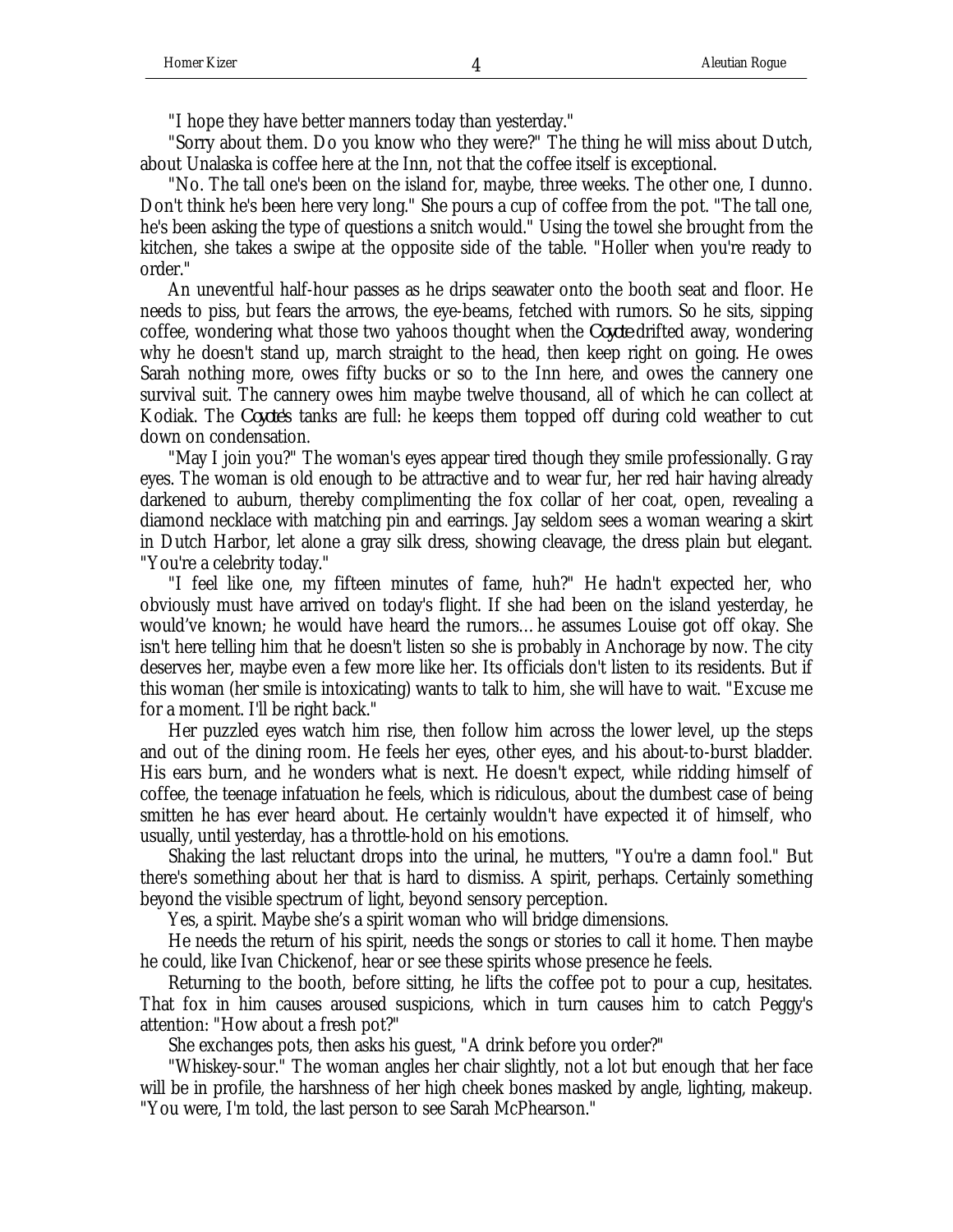Wind presses against windows, bows panes, bangs the *Resolution* against the *Galaxy*, crabber against floating processor, then hurriedly passes on, leaving dancing lights on the choppy sea.

When Peggy returns with the drink, Jay says, "Peggy, I'd like you to meet ahh…"

"Catherine." She scowls as if belittled by his means of introduction

Peggy, being her usual smiling self, says, "Jay said he was expecting you when I asked if he was hiding."

He could kiss Peggy as Catherine's scowl fades to disapproving bewilderment. He will, in time, know what her connection is to Sarah, but right now he enjoys bathing in her aura, which radiates from her despite the wear that shows around her edges.

When Peggy is beyond earshot, Catherine bristles: "You—expecting me? I don't believe it."

Holding up his open right hand as if to catch her aura, his fingers like the threads of a spirit catcher, he says, "Lucky hunch, suppose?"

"I didn't know I'd be here until a few minutes ago. You couldn't have known, either."

"God knew." What else can he say? That he did the Indian thing and put his ear to the ground and heard her coming. That is even less believable and would be a whole lot less truthful.

"Maybe in another life." She sips her drink. Coming here wasn't her idea. She didn't expect much when she boarded the Reeves flight in Seattle. One time before she had landed at Cold Bay, a refueling stop on a G-2 flight to Tokyo, but she hadn't gotten out, hadn't seen the lovely facilities there, corrugated steel and wind, where she waited for the flight to Dutch Harbor. And then this, a drink with a fisherman she is supposed to impress. If she makes nice with him, will he tell her where McPhearson hid three tons of ivory, their Western Alaska profits for the past two years? She doubts he knows. The ivory probably never got loaded onto his boat—he wouldn't still be alive if it had. And she repeats herself, "In another life."

"We only get one—"

"That's how little you know." She wishes she hadn't said that. She does need to play patty-cake with him. "I'm sorry. It's been a long day. We were hours getting out of Cold Bay."

"Then we need to spend more time together."

"Maybe in that other life." She sips her drink, about which she can say, what? The glass appears clean. "I'm sorry. It really has been a long day."

"You can be more original than that." He stares into her eyes until she drops them.

She sips her drink, shakes her hair, and avoids his eyes when she tilts her head to look at the ceiling. Her smile returns. "Yes, in another life maybe I could be more original."

He hears what he thinks is Boston in her voice, his SOG lieutenant being from there. "Your mother still in DAR?"

Catherine hesitates. Her scowl returns, and in a low voice, she says, "She withdrew."

He feels lucky. Should he try again? "Mayflower Society?"

"Have we met before?" She wants to set her glass down, but she doesn't know where. The table appears downright unsanitary.

"Not that," Jay senses her discomfort—*yes, there is something about you besides your looks, something I feel, an attraction, something you seem unaware of it, but something resembling telepathy*, "you'd remember."

"I'm at the disadvantage." She was going to inquire about his parents, but she knows, and can't explain why she knows, that he is Indian. His coloring is indeterminate, but his face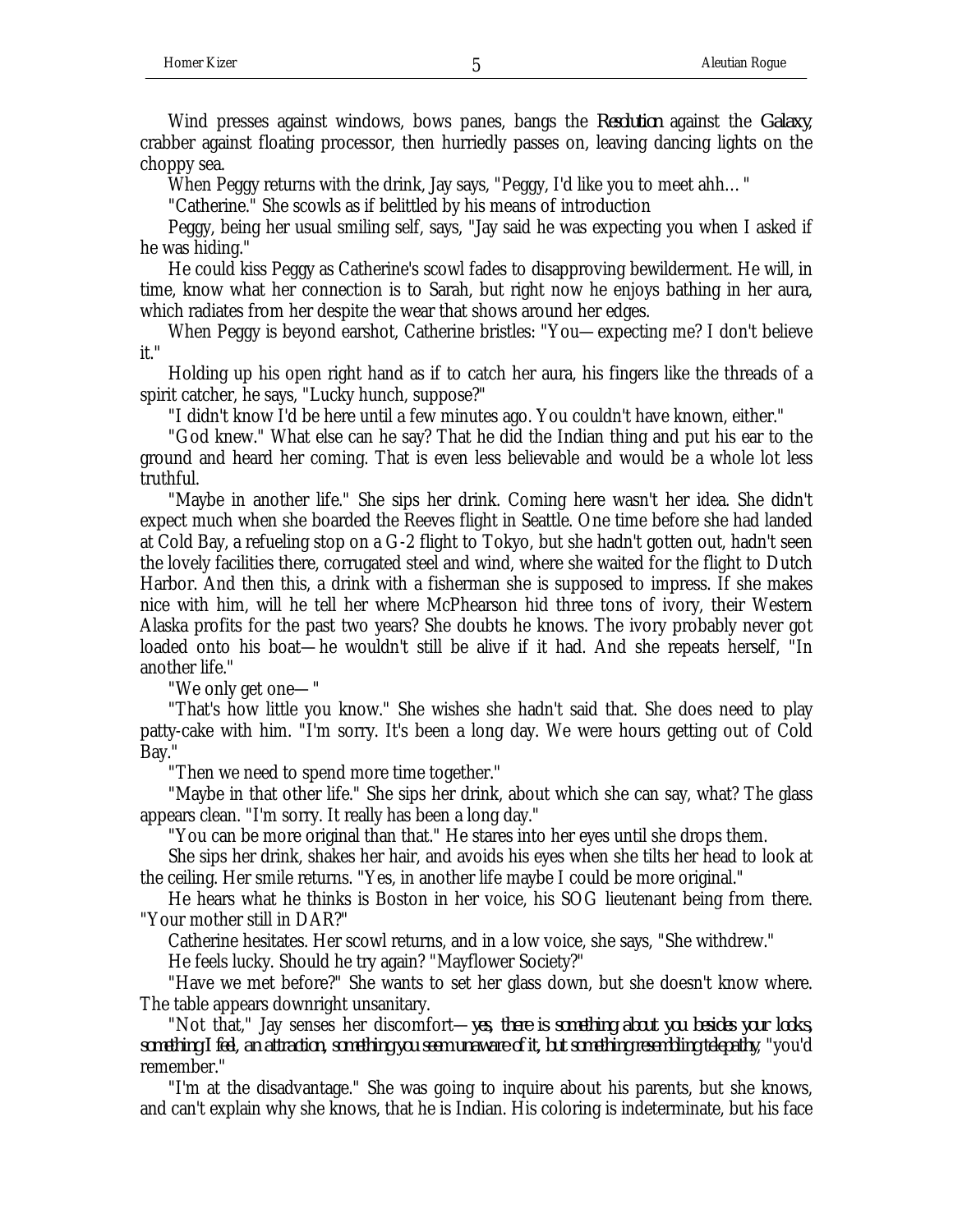She doesn't have time for twenty questions or a lot of what-ifs: "Let's cut this bullshit did Sarah make a deal with you? If she did, I want to make the same deal."

"How was your flight from Seattle?"

"The Electras—" She meets his eyes. "Whoever you are, you don't understand your predicament. I'm your only hope. If I can't find Sarah and recover what is ours, this situation will become ugly very quickly...and you'll be a loser. Do you want that?"

"Your eyes have tremendous depth when you're scared."

She is now sure he knows nothing. "I'll be in my room if you have anything to tell me. I'm sure you already know its number." She stands.

"Stick around."

She smiles, and leaves.

He hears the rustle of her dress long after she's gone, and he wonders if he is in love with that dress. He can't imagine the two of them ever hooking up, mental telepathy being a weak force. He would like to be in love with her, but she will never give him the time to get to know her. He wonders if anyone really can know her. Her mind has secrets.

Two lucky guesses. That's all it took to run her off.

She doesn't, he is certain, want him to walk away. She wants him in her room where she intends to promise much more than she will deliver…he does know now more than before: Sarah intended to make a deal with him. Evidently the two yahoos interrupted whatever she planned. But how, he wonders, did Davy fit into all of this? In whatever is happening, there is some heavy hitting, or Davy was plain unlucky.

He asks for her room number at the desk.

Truly tired, on quaking ground professionally, about to lose everything, she has tomorrow to learn where their shitass dealer hid their ivory. The fisherman is their only lead—he knows nothing. All he wanted to talk about was her family. At least the crab legs she had for dinner earlier were excellent.

\*

From where does he know her? Society page? University? After her father was indicted...thinking harms the mind, and hers is already beyond repair.

What a hole! This town rates high on a lengthy list of armpits...that fisherman might present an additional problem, but Hank will take care of him if she doesn't tell Hank otherwise. Them or us. It's always the same. She will dislike, maybe even hate seeing him get it: he probably is an innocent.

She fumbles her key, and doesn't feel their presence until her hand's pinned on the doorknob. Her left arm, jerked into a half-Nelson. Stretched ligaments. Tuned in pain. A hand clamps her mouth shut before she can scream.

"We just wanta talk to you."

Shoved into her room, she stumbles as she reaches for the gun on her thigh—

When she comes to, her skirt is around her waist, her head throbs, and she hears someone say, "Quick, he's comin'," as she is lifted onto her bed. She hears footsteps that seem to explode inside her head.

"What happened?"

She opens her eyes. *You came, bless you*. And she closes her eyes as she mumbles, "Give me a minute."

"I'll call the cops."

"No, please don't. I'm okay."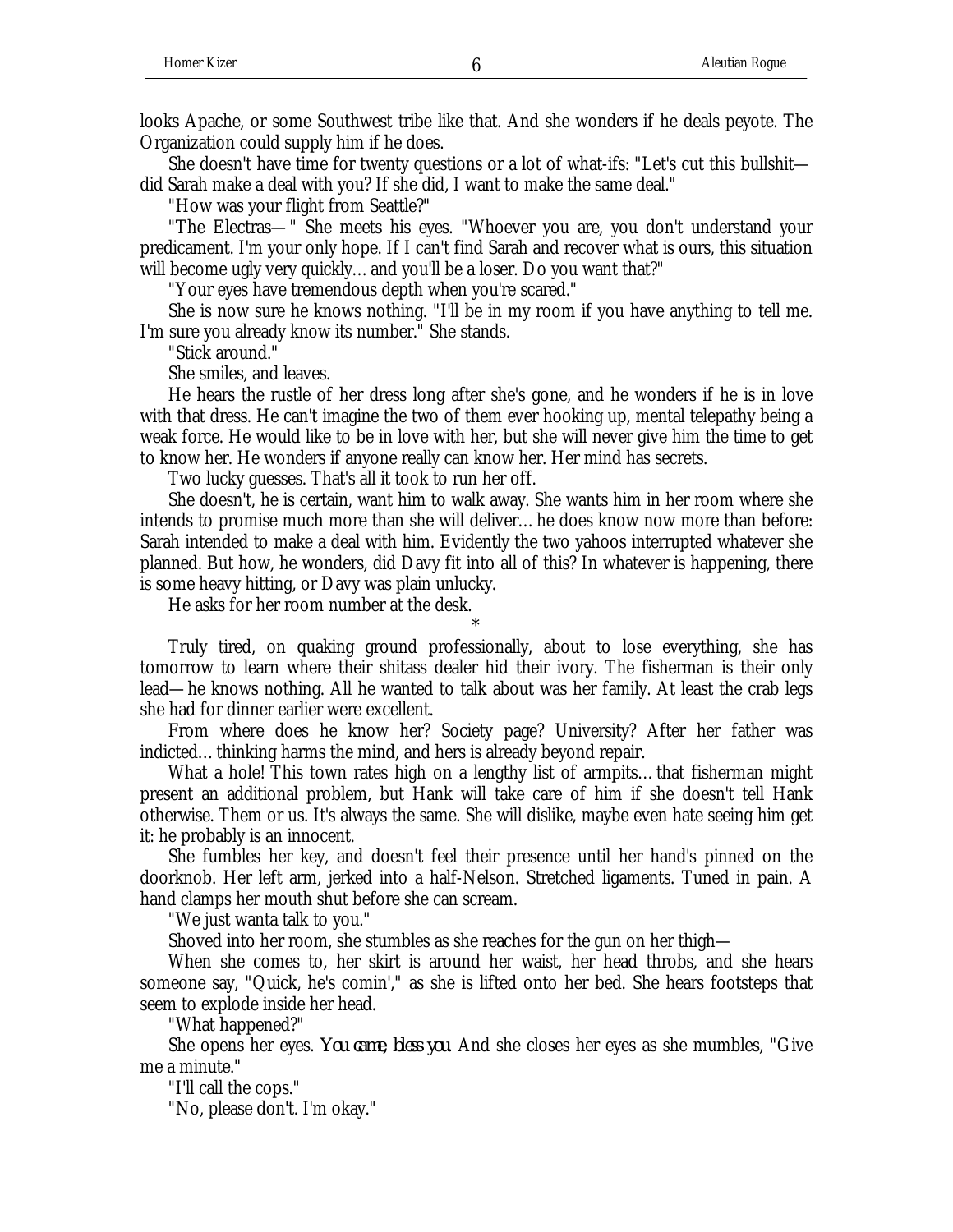"Were you—"

"No." She feels him cradle her; she wants to drift off.

"Did you see who they were?"

"No." *I can't, can't talk. It's hurts too much*. Drifting, drifting. Dizziness. *I want to tell him. What do I want to tell him?* "Let me out…"

"I'll get a doctor."

"No, no."

"Yes."

She feels his arm go, reaches for it, can't find it, feels panic, blackness.

At the front desk, Jay hollers, "Give me your phone." He should've been with her, he knows he should've been, and he suppresses the continuation of his thought, that he should have been with her as he should have been with Judy those last few minutes. Why did they try to rape her? That was stupid on their part.

\*

"You know," the black-haired desk clerk reminds him, "there's no doctor, only a nurse at the clinic, and some EMT's here."

"I KNOW. Here," handing the phone back to the clerk, "call Chief Closa." That minute or two it took him to ask for her room, that would've made the difference.

"What do you want me to tell him?" The desk clerk is genuinely concerned as she dials. "To get over here."

Behind him, he hears her ask, "Why?" as he takes stairs two at a time.

When he nears the door to her room, he notices that it's ajar. He closed that door, he knows he did. So he doesn't stop until he reaches the end of the hall where he opens the door to the outside stairs.

Nothing. No one. Did she leave? Or did they come back?

Slowly, softly, he steals back along the carpeted hallway. With the Smith in his right hand, he approaches her door, stops to its hinge side, and waits, unsure of what to do, his ear against the wall.

*Damn, it's quiet in there*.

Minutes made tense. No voices. Thoughts. A bead of sweat runs across his cheek like a tear. The drop lands on his nose.

A muffled thud. From the other side of the wall, behind the door, the sound someone makes when they bump plasterboard. He cocks the Smith, holding its trigger back.

Again, the dull thud. Someone shifted positions, someone waiting behind the door for him. So she is bait for their trap. They roughed her up pretty good just to make her bait.

What now? TV cops kick doors down, but this one isn't even latched. They're inviting him in.

Clumps, thumps from across the room. A scuffle. A slap. Another. Flesh hard against flesh. They're raping her.

Although his hand is steady, he quivers: if he could reach through the wall…it is the wall that frustrates him. Always the wall.

Through the plasterboard, he hears a man say, "He ain't comin'."

They are, they're raping her to get at him. He'll pinch their fucking heads off.

Fainter, from farther in the room, a snapped, "Shut up."

Bedsprings squeak. Another slap followed quickly by two more. A muffled cry. He remembers Sarah's ribs, and wants to shoot through the wall.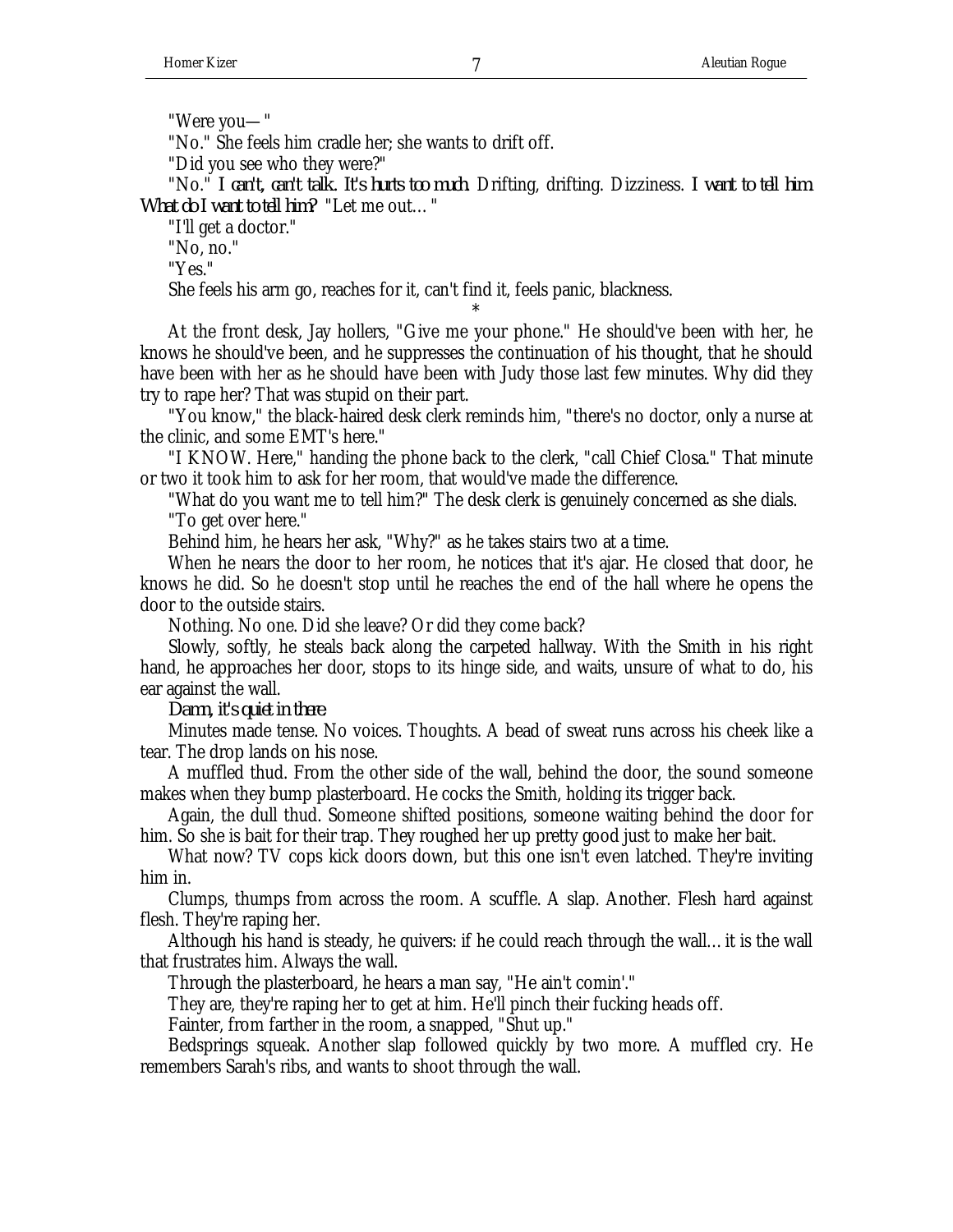More thuds of flesh striking flesh. An urge to charge through the door. Fear of the trap. He's stymied. Cold angry, he sees Catherine's face on Judy's maimed body. He's responsible, and it is the wall that stops him.

*Get back, get outta my way—and wipe that blood off her*.

He wants to hold her, to bring her back to life. The body bag. Flashing lights. Blocked traffic. They tried to stop him from seeing her, or seeing his boys till later. Ed, Dennis, George, Howard—they brought Judy up the hill in a stretcher, and they tried to keep him away, to keep him behind a wall.

Always the wall.

But two half-inch sheets of plasterboard will hardly slow the Smith's jacketed hollowpoint if it doesn't hit a stud.

His hand stretched, he spans the distance between studs, then calculates where the fellow behind the door stands. Catches his breath and tightens his finger. The shot sounds like every door in the Inn slammed at once. Then floundering! thrashing.

He shoves the door open with the muzzle of the Smith. The fellow beside the bed, pistol in hand. He shoots before the fellow does. Shoots him through the left temple. Head snaps back. Brains, bone fragments splatter the far wall, steam. The splotch on the wall steams.

Her mouth taped shut, the side of her face reddened, gown torn, necklace gone, hands tied behind her back with her string belt, Catherine struggles, her head hanging over the edge of the bed. Shoving the Smith inside his shirt, he crosses the room as running footsteps pound along the hallway.

A head pops into the doorway.

"Quick, he's getting away," Jay points towards the outside stairs. Heartbeats like slaps, thoughts splattered on the wall—he doesn't recognize Walt until later.

Running steps. Towards the outside door. He unties her hands, and barks, "Call the cops," to the next two arrivals as he pulls the tape from her mouth. To the fourth person, he yells, "They raped her." Suddenly, the doorway fills with faces, and he hollers, "Who saw that happened?"

The gathering crowd murmurs as someone reports, "Closa's on his way."

He grabs Catherine by one arm, and roughly drags her through the new arrivals and towards the outside steps. The surprised crowd parts so they can pass. He sees Walt standing on the upper landing—what, he wonders, is Walt doing in town—and brushes past him as he half carries, half drags Catherine down the stairs and towards the king crab pots.

She's barefoot. Can't run. But he's running. Hard, fast. Far, fast. With an arm around her waist, he carries her, and runs like a halfback, swinging her over obstacles, as he cuts across the rows of stacked pots. Pursuit. Shouts. Sirens. Steps. Footsteps. Running footsteps. And he hurdles bundles of tanner boards and coils of line, wood line spools and broken chunks of concrete.

Breaking from the pots, he skirts the subbarn, where weeds and grass entangle his feet, hindering him. But pursuing footsteps flush him across the road and up the knob. Red and blue strobes flash through the darkness. Howling sirens vie with the wind. Yellow shafts probe between the pots. Pinkish orange picking lights cast long, eerie shadows over roadblocks stopping bright, white headlights and fiery red taillights. A kaleidoscope, colors twirling like pinwheel sparks.

Catherine shakes. Yes, he would like to stop, to hold her, comfort her, but they have to get off this island. Although Amaknak Island is honeycombed with bunkers, the island is a trap; it's too small to avoid detection. They have to cross the bridge. But on the far approach, a cop car, engine running, headlights shining to the middle of the bridge's arched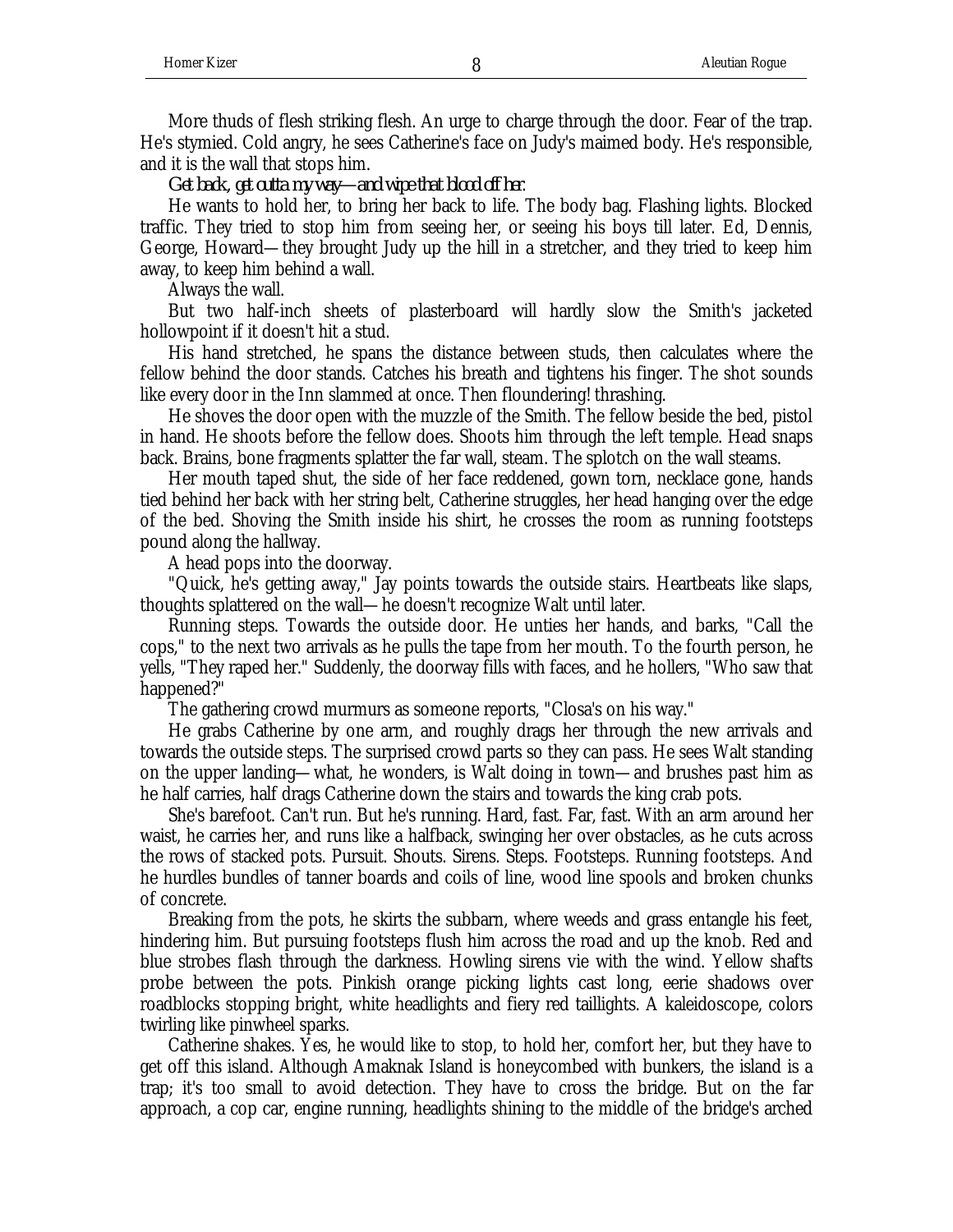deck, sits parked, waiting for him. From the top of the knoll, he sees no way across the open deck.

But there is a way, yes. While the *Coyote* was moored next to the *Judi B*, he watched the construction crew use a catwalk beneath the deck before planking was laid. The catwalk isn't visible from above. He doubts its existence is known to anyone but the construction crew. And himself.

Conscious, but groggy, Catherine whispers, "Go back. I need to go back."

Slipping his heavy halibut shirt over her shredded gown (her breasts press against his T-shirt), he pauses. For a moment, he'd do anything for her, frail, firm. But the moment passes.

Lugging her as if she were a sack of flour, he pushes heavy feet through tangled grass and stubby salmonberries. He steps quickly across the roadway of windrowed base rock, and ducks under the end of the bridge. The cop car's headlights shine harmlessly overhead.

Moaning wind whistles through the gridwork of steel girders, and drowns the ring of his running footsteps. It's a tight squeeze getting off the catwalk on the Unalaska side, but clutching her, he slips past the piles of debris, and drops six feet or so to the ground. Together, they roll down the embankment towards the old herring saltery. They made it, they're off Amaknak, even if they're on the wrong side of the road and five miles from the boat.

They lie on wet grass and bent fireweed stalks in the depression above the saltery. And again Catherine mumbles, "I must go back."

He cuddles her as he whispers, "I can't, never."

"You shot." Her words die on her lips.

"Sorry about the dress. I liked it."

As she tries to push away, she says, "Take me back." But she lacks the strength to move herself, and the wind makes hearing her faint words difficult.

"Time to go." He stands, lifts her as he had Judy on their wedding night, and carries her up the hill, across the road by the Sky Hi Gas station, and about half way to the old Pearl plant before he stops to rest. He stops a second time before Pearl; the third time, just after. Catherine tries to walk when they're beyond the cannery, but weak, dazed, and without shoes, her feet bruise after a few steps. So she clings to him as he supports her, but she passes out before he stops a fourth time.

*Sarah, you did it, eight years down the tube, and what the hell are you into anyhow?*

He needs to get Little John out of this quagmire before John is in over his head—and that means a trip to Kodiak before anything else, right where he wanted to go. Only now, he can't pull his pots first. Instead, he will give those pots to Hold On There, and let the double agent prosper from his immigration to America. Everyone else has.

Nearly midnight. The few houses along the road are dark. Not even a dog barks at them so he stays on the road until it ends at the head of the bay, where he carries Catherine across the thigh-deep river and through the willows. Although she is limp, he handles her as if she were china, and doesn't set her down until he reaches the pram.

The wind wants to sail the pram seaward as if it were a paper carton. With its bowline in hand, he shoves off, and passes the *Coyote* before the kicker starts.

The wind eddy behind the *Coyote'*s stern sucks the pram into its vortex and holds the little skiff long enough for him to get its bowline around a cleat. He slides Catherine onto the stern, then climbs aboard. The warmth of the wheelhouse, like the blast of a smelter, staggers him. He manages, though, to lay her on his bunk and cover her with a sleeping bag.